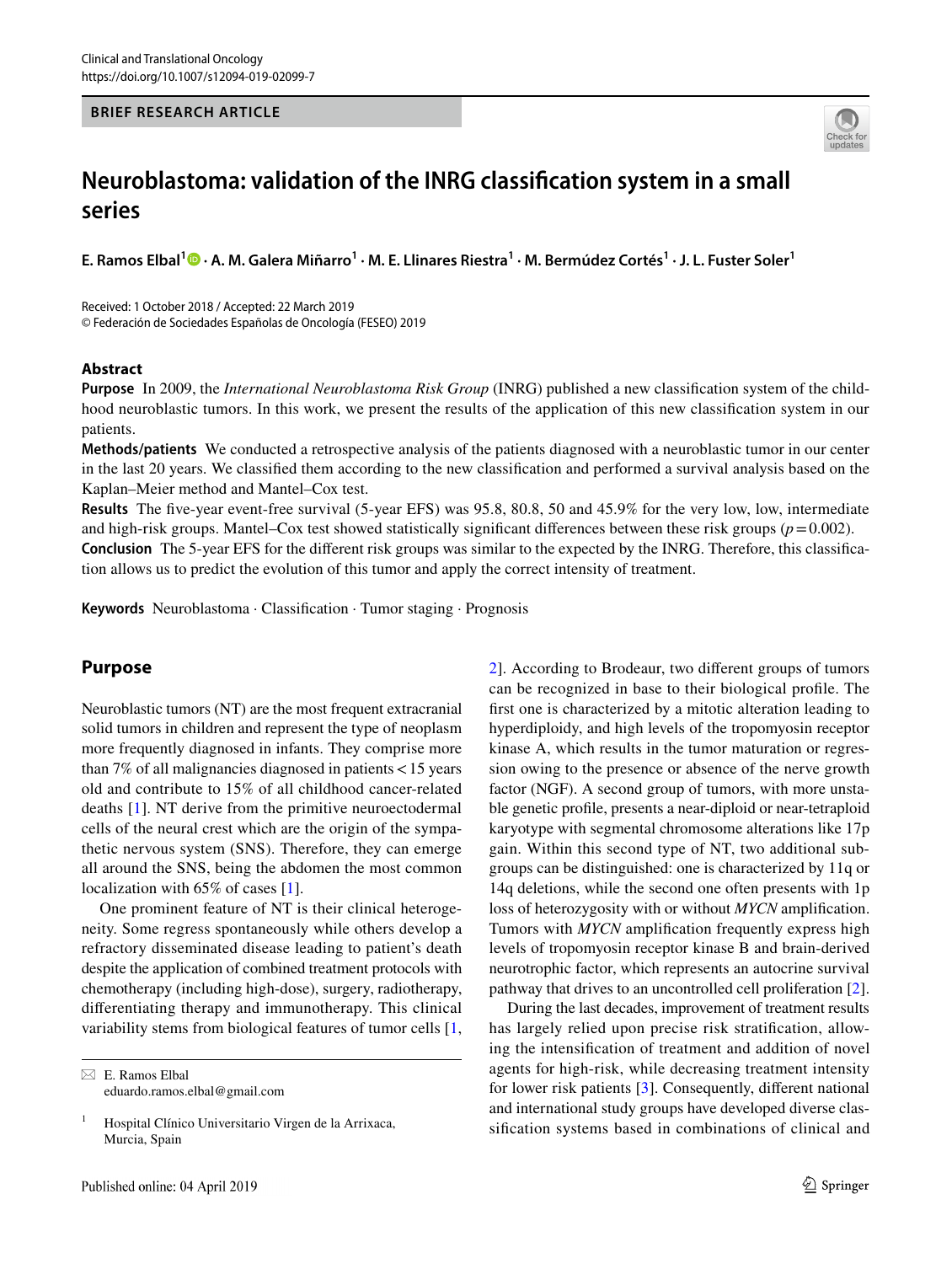biological prognostic markers, but criteria applied by each group to define the risk has been variable, making it difficult to compare treatment results across diferent trials [\[4\]](#page-4-3). In 1986, an international group of experts representing almost every pediatric oncology group and organization in USA, Europe and Japan developed an international classifcation system called the *International Neuroblastoma Staging System* (INSS). This post-surgical classifcation was based on the presence or absence of metastasis and on the grade of surgical resection of the primary tumor [[5](#page-4-4)]. This system was revised in 1993 including substantial changes such a redefnition of the midline and restrictions on age and bone marrow involvement for stage 4S [\[6\]](#page-4-5). In 2004, the *International Neuroblastoma Risk Group* (INRG) Task Force was established with representations from the major pediatric cooperative groups around the world. The aim was to develop an international algorithm for the classifcation of NT in diferent risk groups according to homogeneous criteria, thus allowing the comparison of results from clinical trials developed by diferent groups [\[7\]](#page-4-6). In 2008, the INRG defned a new classifcation system which included clinical features such as patient's age and INRG stage, and biological features such as *MYCN* amplifcation, ploidy and 11q alterations [\[7](#page-4-6)]. They retrospectively analyzed the 5-year event-free survival (EFS) associated to each one of these variables in more than 8800 patients diagnosed between 1990 and 2002 in North America, Europe, Japan and Australia and developed a tree regression analysis to combine them. The resulting system combines 7 prognostic factors to defne 16 risk groups. According to 5-year EFS, these 16 groups were then simplifed to yield only 4 defnite riskgroups: very low, low, intermediate and high-risk groups, with 5-year EFS of  $> 85\%$ , 75–85%, 50–75%, and <50%, respectively (Fig. [1a](#page-2-0)).

Here, we present the results of the application of this classifcations system to all patients diagnosed with a NT at our institution.

#### **Methods/patients**

Clinical data from all patients diagnosed with a NT in our institution between January 1997 and December 2017 were reviewed. The following data were collected: presence or absence of image defned risk factors (IDRF, Fig. [1](#page-2-0)b), age at diagnosis, histologic category, grade of tumor diferentiation, *MYCN* amplifcation, 11q aberration, ploidy, date of diagnosis, date of relapse, progression or death, and date of last contact. The INRG classifcation criteria were retrospectively applied to those cases diagnosed before their publication, and prospectively to patients diagnosed thereafter. For those cases where determinant information was not available, we chose to assign them to the corresponding immediately lower risk group (e.g. a patient with an L2 stage, age less than 18 months, non-amplifed *MYCN* status, and 11q aberration unknown, was classifed as risk-group "D" instead of "G")  $[7]$  $[7]$ .

The 5-year EFS (time from diagnosis to progression, relapse or death from any cause) from each diferent risk group were estimated using the Kaplan–Meier method and were compared according to the Mantel–Cox method. In agreement with the INRG original report, we chose the EFS instead of the overall survival as the main end point because the scarce number of deaths in the very low and low-risk groups would diminish the power of the statistical analysis [[7\]](#page-4-6).

#### **Results**

We included 60 patients, 41.7% belonged to the very low, 18.3% to the low, 3.3% to the intermediate, and 36.7% to the high-risk group (Table [1\)](#page-3-0).

Table [2](#page-3-1) shows the distribution of patients according to prognostic factors. Although information regarding certain prognostic factors was not always available, except for 11q aberration, missing data did not preclude the appropriate stratifcation of most patients within each of the four risk levels established by the INRG classifcation system as shown in Table [1](#page-3-0).

Five-year EFS for patients in the very low, low, intermediate and high-risk groups were 95.8, 80.8, 50, and 45.9%, respectively. These diferences were statistically signifcant among risk groups (*p*=0.002) (Fig. [2](#page-4-7)).

### **Discussion**

We found a distribution of patients that is quite similar to that reported by the INRG Task Force [[7\]](#page-4-6). It is noteworthy that, even in such a small sample, and with a considerable amount of missing information, we were able to stratify patients within the main four risk levels established by the INRG system. Most missing data were related to grade of tumor diferentiation, ploidy status and 11q aberrations (Table [2](#page-3-1)). Ploidy and 11q aberrations were not routinely studied in all patients with neuroblastic tumors until recent years. Nevertheless, excluding patients with ganglioneuroma and ganglioneuroblastoma, ploidy status only afects younger patients with *MYCN* non-amplifed disseminated disease, while information regarding 11q aberrations is only needed for the classifcation of patients with localized unresectable tumors, aged less than 18 months and aged more than 18 months with diferentiating tumors, and for patients with an MS stage and *MYCN* non-amplifed disease. In contrast, *MYCN* amplifcation status information is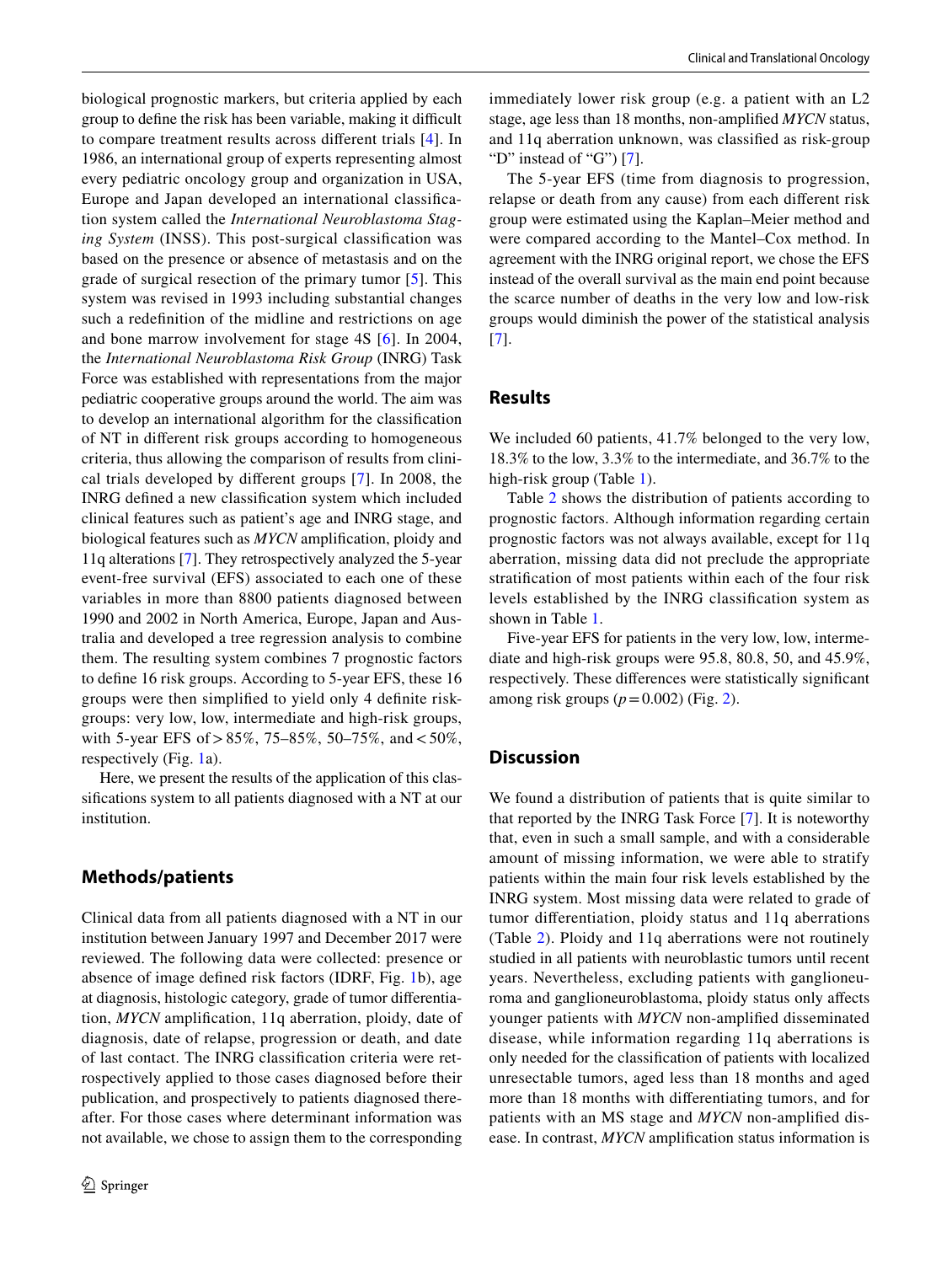<span id="page-2-0"></span>**Fig. 1 A** International Neuroblastoma Risk Group (INRG) Classifcation System. *GN* ganglioneuroma, *GNB* ganglioneuroblastoma. Source: Cohn et al. [[7](#page-4-6)]. **b** Image-defned risk factors in neuroblastic tumors. Source: Monclair et al. [<mark>8</mark>]

| A                                                                          |                                                                    |  |  |
|----------------------------------------------------------------------------|--------------------------------------------------------------------|--|--|
| Pretreatment                                                               | Stage, age, histological category, grade of tumor differentiation, |  |  |
| <b>Risk Group</b>                                                          | MYCN, 11q aberration and ploidy.                                   |  |  |
| A Very Low                                                                 | Stage L1/L2, GN maturing / GNB intermixed.                         |  |  |
| <b>B Very Low</b>                                                          | Stage L1, any histology except GN maturing / GNB intermixed,       |  |  |
|                                                                            | MYCN not amplified.                                                |  |  |
| C Very Low                                                                 | Stage MS, MYCN not amplified, no 11q aberration.                   |  |  |
| D Low                                                                      | Stage L2, < 18 months, any histology except GN maturing / GNB      |  |  |
|                                                                            | intermixed, MYCN not amplified, no 11q aberration.                 |  |  |
| Stage L2, ≥18 months, GNB nodular/neuroblastoma, differentiating,<br>E Low |                                                                    |  |  |
|                                                                            | MYCN not amplified, no 11q aberration.                             |  |  |
| F Low                                                                      | Stage M, <18 months, MYCN not amplified, hyperdiploid.             |  |  |
| <b>G</b> Intermediate                                                      | Stage L2, < 18 months, any histology except GN maturing / GNB      |  |  |
|                                                                            | intermixed, MYCN not amplified, 11q aberration.                    |  |  |
| <b>H</b> Intermediate                                                      | Stage L2, ≥18 months, GNB nodular/neuroblastoma, differentiating,  |  |  |
|                                                                            | MYCN not amplified, 11q aberration or poorly differentiated or     |  |  |
|                                                                            | undifferentiated, MYCN not amplified.                              |  |  |
| I Intermediate                                                             | Stage M, <12 months, MYCN not amplified, diploid.                  |  |  |
| J Intermediate                                                             | Stage M, 12-18 months, MYCN not amplified, diploid.                |  |  |
| K High                                                                     | Stage L1, any histology except GN maturing / GNB intermixed,       |  |  |
|                                                                            | MYCN amplified.                                                    |  |  |
| N High                                                                     | Stage L2, ≥18 months, MYCN amplified.                              |  |  |
| O High                                                                     | Stage M, <18 months, MYCN amplified.                               |  |  |
| P High                                                                     | Stage M, ≥18 months.                                               |  |  |
| Q High                                                                     | Stage MS, <18 months, MYCN not amplified, 11q aberration.          |  |  |
| R High                                                                     | Stage MS, <18 months, MYCN amplified.                              |  |  |

#### **B**

| Ipsilateral tumor extension within two body compartiments                      |                                                                                                |  |  |  |
|--------------------------------------------------------------------------------|------------------------------------------------------------------------------------------------|--|--|--|
|                                                                                | Neck-chest, chest-abdomen, abdomen-pelvis.                                                     |  |  |  |
| <b>Neck</b>                                                                    |                                                                                                |  |  |  |
|                                                                                | Tumor encasing carotid and/or vertebral artery and/or internal jugular vein                    |  |  |  |
|                                                                                | Tumor extending to base of skull                                                               |  |  |  |
|                                                                                | Tumor compressing the trachea                                                                  |  |  |  |
| Cervico-thoracic junction                                                      |                                                                                                |  |  |  |
|                                                                                | Tumor encasing brachial plexus roots                                                           |  |  |  |
|                                                                                | Tumor encasing subclavian vessels and/or vertebral and/or carotid artery                       |  |  |  |
|                                                                                | Tumor compressing the trachea                                                                  |  |  |  |
| Thorax                                                                         |                                                                                                |  |  |  |
|                                                                                | Tumor encasing the aorta and/or major branches                                                 |  |  |  |
|                                                                                | Tumor compressing the trachea and/or principal bronchi                                         |  |  |  |
|                                                                                | Lower mediastinal tumor, infiltrating the costo-vertebral junction between T9 and T12          |  |  |  |
|                                                                                | Thoraco-abdominal                                                                              |  |  |  |
|                                                                                | Tumor encasing the aorta and/or vena cava                                                      |  |  |  |
| Abdomen/pelvis                                                                 |                                                                                                |  |  |  |
|                                                                                | Tumor infiltrating the porta hepatis and/or the hepatoduodenal ligament                        |  |  |  |
|                                                                                | Tumor encasing branches of the superior mesenteric artery at the mesenteric root               |  |  |  |
|                                                                                | Tumor encasing the origin of the coeliac axis, and/or the superior mesenteric artery           |  |  |  |
|                                                                                | Tumor invading one or both renal pedicles                                                      |  |  |  |
|                                                                                | Tumor encasing the aorta and/or vena cava                                                      |  |  |  |
|                                                                                | Tumor encasing the iliac vessels                                                               |  |  |  |
|                                                                                | Pelvic tumor crossing the sciatic notch                                                        |  |  |  |
| Intraespinal tumor extension whatever the location provided that:              |                                                                                                |  |  |  |
|                                                                                | More than one third of the spinal canal in the axial plane is invaded and/or the perimedullary |  |  |  |
|                                                                                | leptomeningeal spaces are not visible and/or the spinal cord signal is abnormal                |  |  |  |
| Infiltration of adjacent organs/structures                                     |                                                                                                |  |  |  |
| Pericardium, diaprhragm, kidney, liver, duodeno-pancreatic block and mesentery |                                                                                                |  |  |  |
|                                                                                |                                                                                                |  |  |  |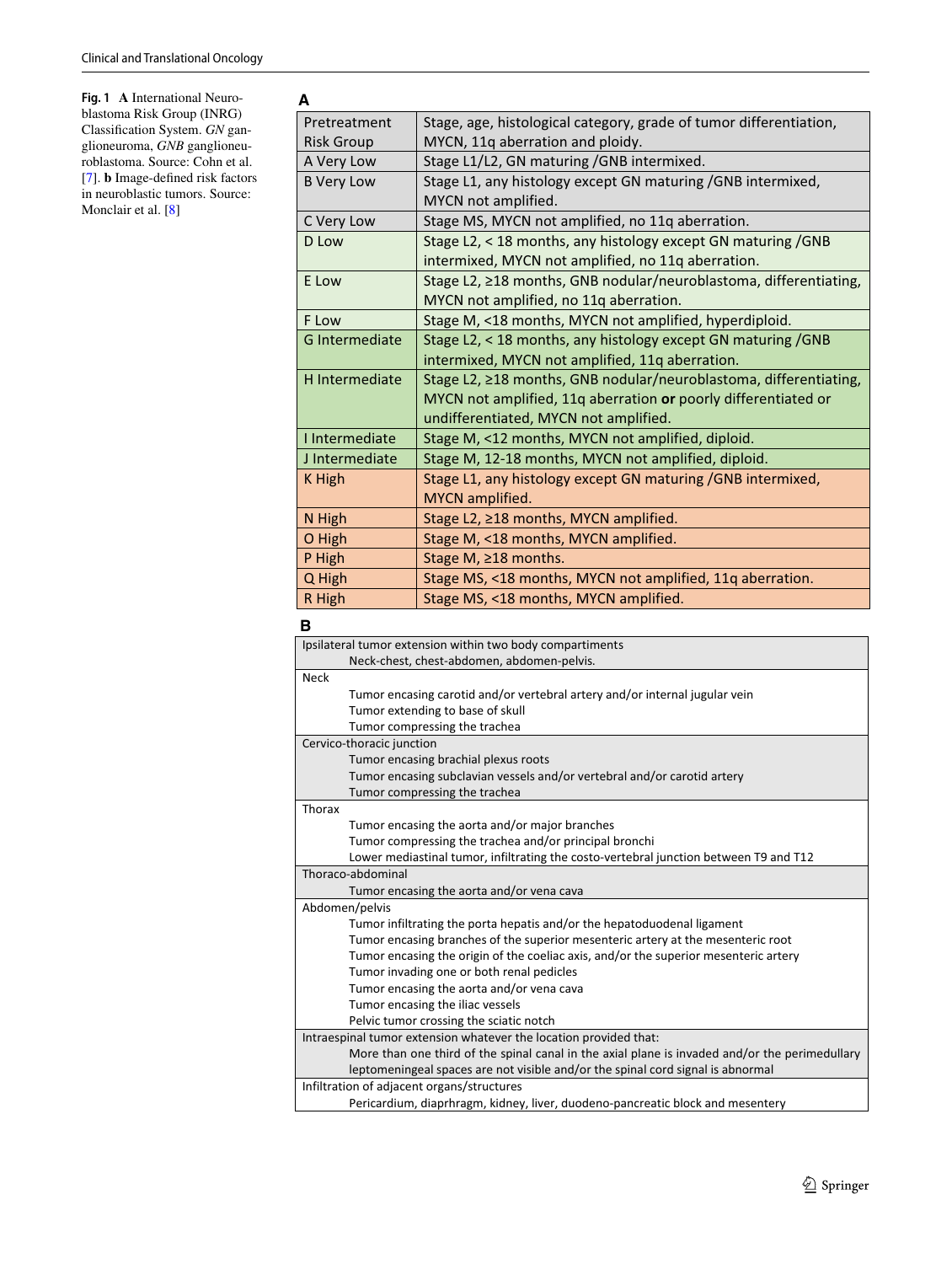<span id="page-3-0"></span>**Table 1** Distribution of patients in diferent risk-groups according to the INRG criteria, and 5-year event-free survival (compared with Cohn et al. [[7](#page-4-6)])

| Risk group   | Proportion of patients $(\%)$ 5-year EFS $(\%)$ |             |                  |                       |
|--------------|-------------------------------------------------|-------------|------------------|-----------------------|
|              | Present<br>study                                | Cohn et al. | Present<br>study | Cohn et al.<br>$(\%)$ |
| Very low     | 41.7                                            | 28.2        | 95.8             | > 85                  |
| Low          | 18.3                                            | 26.8        | 80.8             | $75 - 85$             |
| Intermediate | 3.3                                             | 9           | 50               | $50 - 75$             |
| High         | 36.7                                            | 36.1        | 45.9             | < 50                  |

<span id="page-3-1"></span>**Table 2** Distribution of patients according to prognostic factors

| Prognostic factor              | $\boldsymbol{n}$ |
|--------------------------------|------------------|
| Stage                          |                  |
| L1                             | 19               |
| L2                             | 16               |
| M                              | 21               |
| <b>MS</b>                      | $\overline{4}$   |
| Age (months)                   |                  |
| < 18                           | 31               |
| $\geq 18$                      | 29               |
| Histologic category            |                  |
| <b>GNB</b>                     | 9                |
| <b>GN</b>                      | $\overline{4}$   |
| <b>NBL</b>                     | 47               |
| Grade of tumor differentiation |                  |
| Differentiating                | $\mathbf{1}$     |
| Poorly differentiated          | 32               |
| Undifferentiated               | 9                |
| Not available                  | 18               |
| <b>MYCN</b>                    |                  |
| Amplified                      | 11               |
| Non-amplified                  | 42               |
| Not available                  | 7                |
| 11q aberration                 |                  |
| Deleted                        | 9                |
| Non-deleted                    | 26               |
| Not available                  | 25               |
| Ploidy                         |                  |
| Diploid                        | 8                |
| Hyperdiploid                   | 16               |
| Not available                  | 36               |

*GN* ganglioneuroma, *GNB* ganglioneuroblastoma, *NBL* neuroblastoma

the most relevant biological risk factor for an adequate risk assignment and is particularly relevant for those patients with localized resectable (L1) tumors, those with localized unresectable (L2) tumors, and for younger patients with disseminated disease (both M and MS). However, for patients with disseminated disease, age  $\geq$  18 months is sufficient to include them in the high-risk group. These patients represent at least one-third of all patients and the most challenging situations on the management of NT. Still, lack of any biological information does not preclude the correct stratifcation of these patients, thus, allowing an appropriate treatment approach. This is of utmost importance in situations with limited resources, afecting many patients from low and middle-income countries.

Comparing our results with that presented by the INRG, [[7\]](#page-4-6) we found a slightly higher proportion of patients in the very low risk group, and lower in the low and intermediate risk group. These diferences might be explained by the small sample size, but also by the fact that, in the absence of critical information, we opted to down-stage some patients. Lack of information about 11q aberration might partially explain the low proportion of patients within the intermediate risk group in our series. In fact, only 2 patients were fnally allocated to the intermediate risk group, one of them progressed after frst-line treatment and eventually dead, rendering a 5-year EFS rate as low as 50%. These results will probably improve after the systematic application of biological discriminating factors such as 11q aberration and ploidy status, as well as additional information from genomic profle. However, our treatment results in terms of EFS for each risk group of patients did not difer from those reported by Cohn et al. [[7\]](#page-4-6) which, from our point of view, represents an important evidence of the relevance and applicability of this classifcation system.

# **Conclusion**

In summary, treatment of pediatric NT must be adapted in each case to a specifc risk level defned by the presence or absence of certain clinical and biological factors. The INRG classifcation system provides a quite simple, easy and adequate method to stratify most patients and predict clinical outcomes. Its systematic application would allow the comparison of treatment results across diferent treatment approaches.